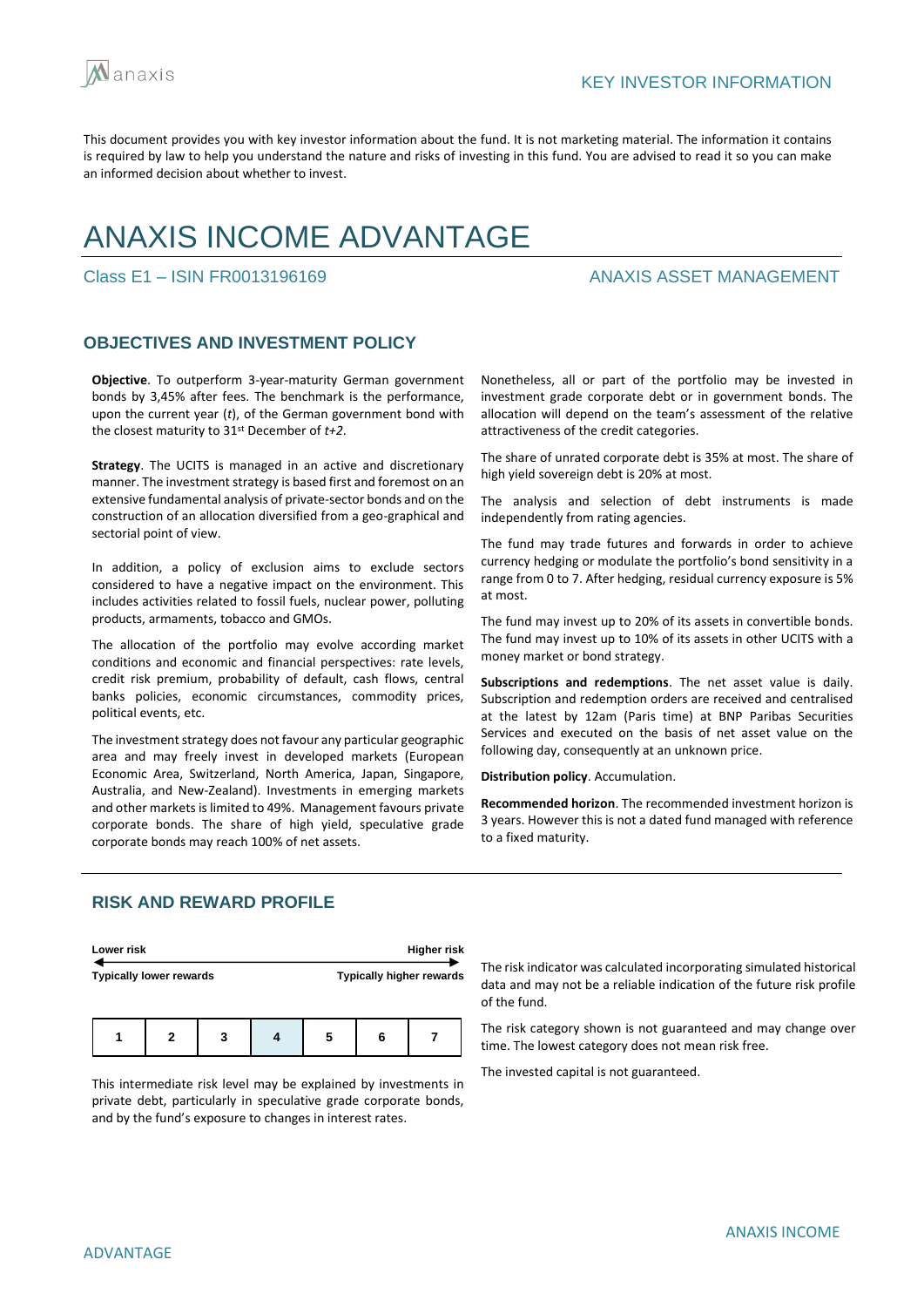

**Credit risk**: Risk of a sudden deterioration in the signature quality of the issuer, or of its defaulting, which could lead to a fall in the price of the bond, thus in the net asset value of the fund, and prevent the realisation of the investment objective.

**Risk linked to derivatives**: The use of derivatives may lead to an increase in interest rate risk above the level of the risk attached to bonds and other debt securities held in the portfolio.

## **CHARGES**

The charges are used to pay the costs of running the fund, including the costs of marketing and distributing it. These charges reduce the potential growth of your investment.

| One-off charges taken before or after you invest     |            |
|------------------------------------------------------|------------|
| Entree charge                                        | 2%         |
| Exit charge                                          | 1%         |
|                                                      |            |
|                                                      |            |
| Charges taken from the fund over each year           |            |
| On-going charges                                     | $1.50\%$ * |
|                                                      |            |
|                                                      |            |
| Charges taken from the fund under certain conditions |            |
| Performance fee                                      | None       |

This is the maximum that might be taken out of your money before it is invested or before proceeds of your investments are paid out. In certain cases you may pay less. Please refer to your financial advisor or the distributor for the actual entry and exit charges.

\* This figure is based on the charges of the previous year. It may vary from one year to another. On-going charges exclude portfolio transaction costs, except in the case of an entry/exit charge paid by the fund when buying or selling units in another collective investment undertaking.

For more information on charges, please refer to section "Charges" of the prospectus available on the website www.anaxiscapital.com.

## **PAST PERFORMANCE**



On-going charges are deducted from performance calculations. However entry and exit fees which may be applicable are not deducted from these performance figures.

This UCITS fund was created on 10 October 2016. On 03/05/2021, the ANAXIS INCOME ADVANTAGE SICAV was absorbed by the ANAXIS INCOME ADVANTAGE mutual fund. This is a simple change of legal status, the mutual fund with the same name, created on the same date, retains the same characteristics as the SICAV, its ISIN code and its performance. The base currency of the fund is the euro. The base currency of the share class is the euro.

Past performance is not a guide to future performance.

## **PRACTICAL INFORMATION**

The custodian is BNP Paribas Securities Services. The most recent prospectus and the latest periodic documents of regulatory information, as well as all other practical information, are available for free from the managing company upon simple written request. The net asset value is available upon simple request from the managing company and via its internet site at www.anaxiscapital.com. According to your tax status, potential capital gains and revenues resulting from the fund may be subject to taxation. We advise you to enquire for more information from the distributor of the fund.

Information for Swiss investors. The Fund's rules, the Prospectus, the Key Investor Information Document (KIID) together with the annual and semiannual reports are available for free from the representative of the company in Switzerland (ACOLIN Fund Services AG, Leutschenbachstrasse 50, CH-8050 Zurich, www.acolin.ch). The paying agent in Switzerland is the Banque Cantonale Vaudoise, 14, Place St-François, 1003 Lausanne.

Anaxis Asset Management SAS may be held liable solely on the basis of any statement contained in this document that is misleading, inaccurate or inconsistent with the relevant parts of the prospectus for the fund. Up-to-date details of the remuneration policy are available on the company's website at www.anaxiscapital.com. A paper or electronic copy of the remuneration policy will be made available free of charge upon request.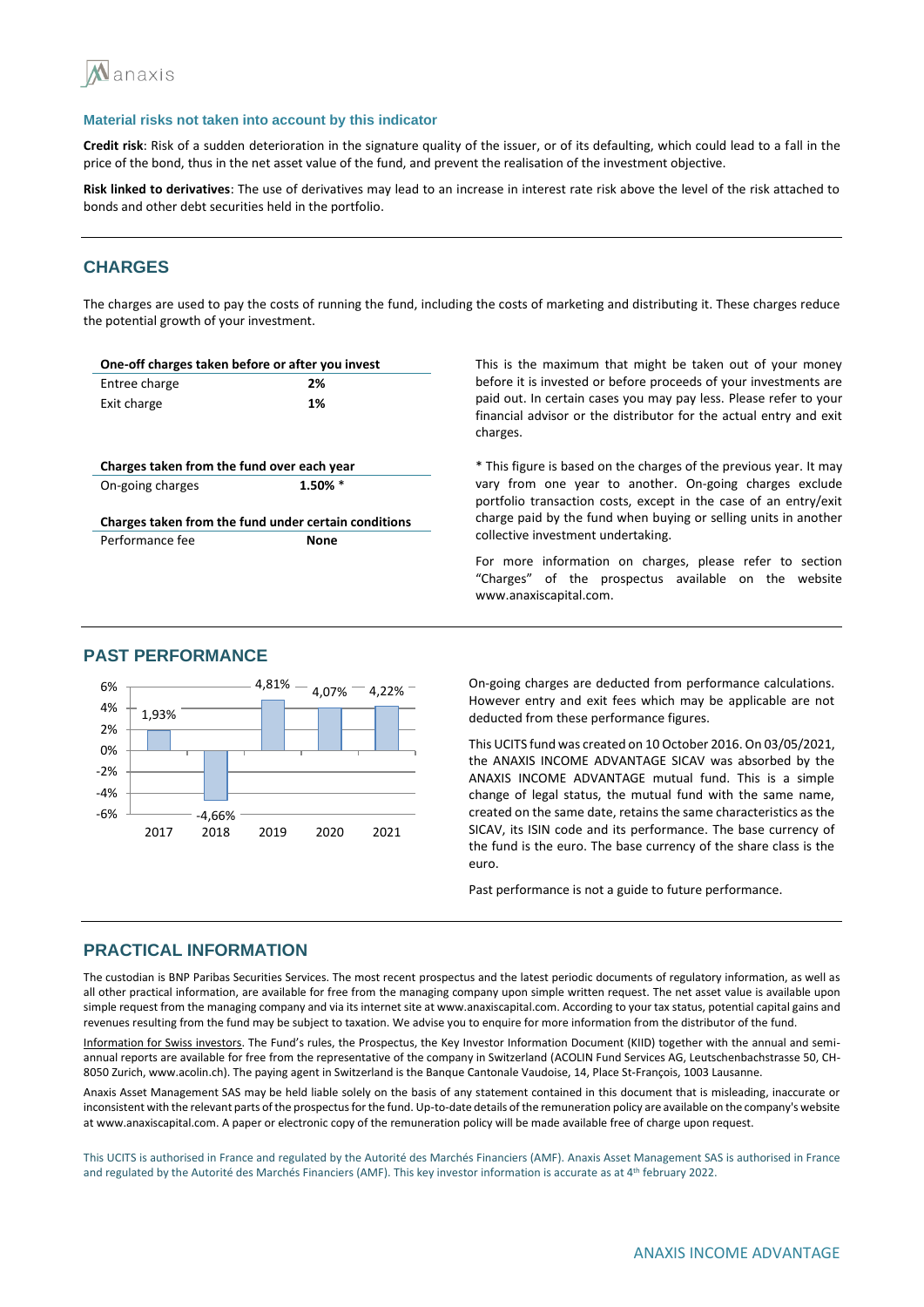

# ANAXIS INCOME ADVANTAGE

## Class E2 – ISIN FR0013196177 ANAXIS ASSET MANAGEMENT

## **OBJECTIVES AND INVESTMENT POLICY**

**Objective**. To outperform 3-year-maturity German government bonds by 3,45% after fees. The benchmark is the performance, upon the current year (*t*), of the German government bond with the closest maturity to 31st December of *t+2*.

**Strategy**. The UCITS is managed in an active and discretionary manner. The investment strategy is based first and foremost on an extensive fundamental analysis of private-sector bonds and on the construction of an allocation diversified from a geo-graphical and sectorial point of view.

In addition, a policy of exclusion aims to exclude sectors considered to have a negative impact on the environment. This includes activities related to fossil fuels, nuclear power, polluting products, armaments, tobacco and GMOs.

The allocation of the portfolio may evolve according market conditions and economic and financial perspectives: rate levels, credit risk premium, probability of default, cash flows, central banks policies, economic circumstances, commodity prices, political events, etc.

The investment strategy does not favour any particular geographic area and may freely invest in developed markets (European Economic Area, Switzerland, North America, Japan, Singapore, Australia, and New-Zealand). Investments in emerging markets and other markets is limited to 49%.

Management favours private corporate bonds. The share of high yield, speculative grade corporate bonds may reach 100% of net assets.

Nonetheless, all or part of the portfolio may be invested in investment grade corporate debt or in government bonds. The allocation will depend on the team's assessment of the relative attractiveness of the credit categories.

The share of unrated corporate debt is 35% at most. The share of high yield sovereign debt is 20% at most.

The analysis and selection of debt instruments is made independently from rating agencies.

The fund may trade futures and forwards in order to achieve currency hedging or modulate the portfolio's bond sensitivity in a range from 0 to 7. After hedging, residual currency exposure is 5% at most.

The fund may invest up to 20% of its assets in convertible bonds. The fund may invest up to 10% of its assets in other UCITS with a money market or bond strategy.

**Subscriptions and redemptions**. The net asset value is daily. Subscription and redemption orders are received and centralised at the latest by 12am (Paris time) at BNP Paribas Securities Services and executed on the basis of net asset value on the following day, consequently at an unknown price.

**Distribution policy**. Accumulation and/or distribution.

**Recommended horizon**. The recommended investment horizon is 3 years. However this is not a dated fund managed with reference to a fixed maturity.

## **RISK AND REWARD PROFILE**

| Lower risk                     | Higher risk                     |
|--------------------------------|---------------------------------|
| <b>Typically lower rewards</b> | <b>Typically higher rewards</b> |
|                                |                                 |

**1 2 3 4 5 6 7**

This intermediate risk level may be explained by investments in private debt, particularly in speculative grade corporate bonds, and by the fund exposure to changes in interest rates.

The risk indicator was calculated incorporating simulated historical data and may not be a reliable indication of the future risk profile of the fund.

The risk category shown is not guaranteed and may change over time. The lowest category does not mean risk free.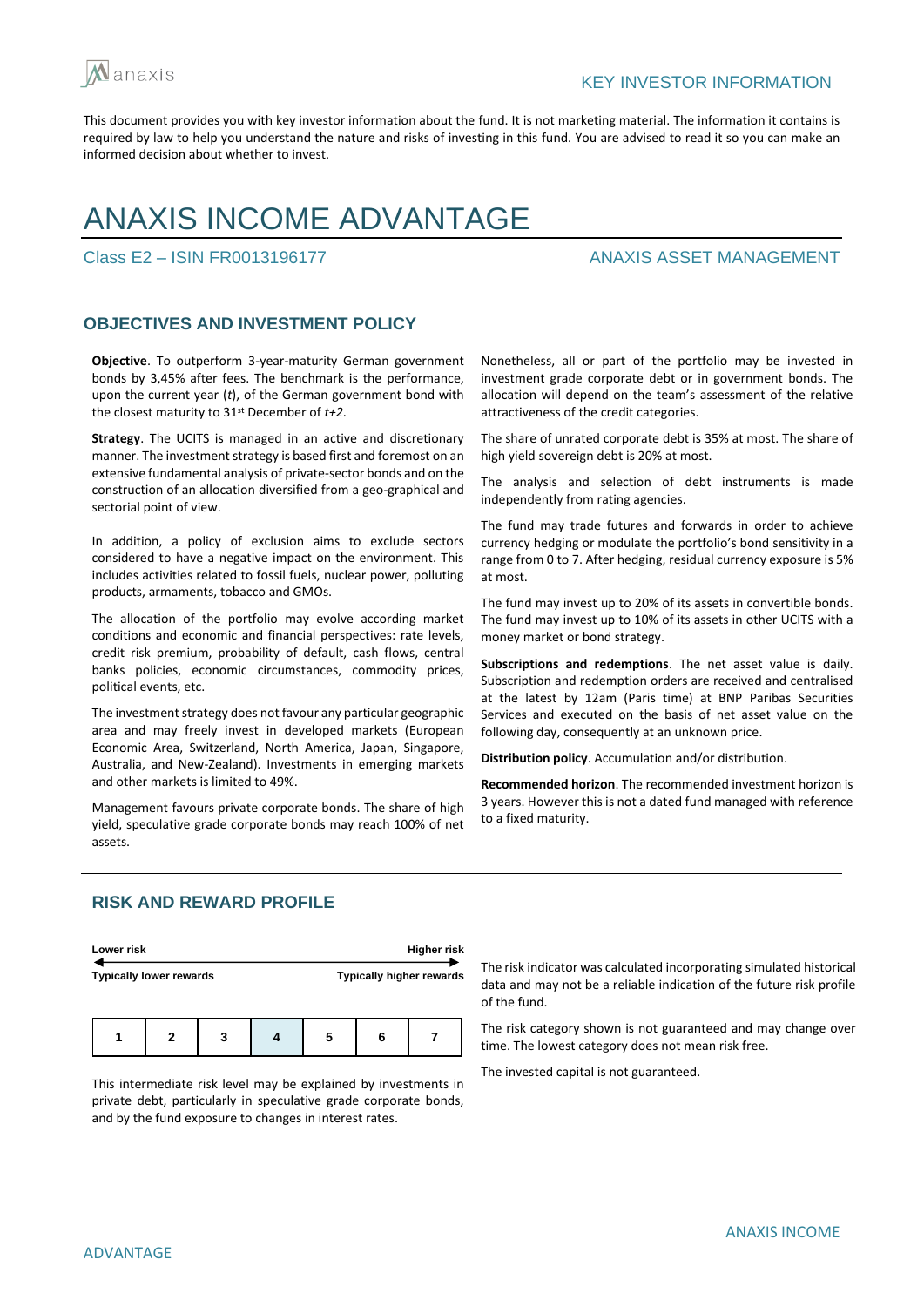

**Credit risk**: Risk of a sudden deterioration in the signature quality of the issuer, or of its defaulting, which could lead to a fall in the price of the bond, thus in the net asset value of the fund, and prevent the realisation of the investment objective.

**Risk linked to derivatives**: The use of derivatives may lead to an increase in interest rate risk above the level of the risk attached to bonds and other debt securities held in the portfolio.

## **CHARGES**

The charges are used to pay the costs of running the fund, including the costs of marketing and distributing it. These charges reduce the potential growth of your investment.

| One-off charges taken before or after you invest     |            | This is the maximum that might be taken out of your money                                                                                           |
|------------------------------------------------------|------------|-----------------------------------------------------------------------------------------------------------------------------------------------------|
| Entree charge                                        | 2%         | before it is invested or before proceeds of your investments are                                                                                    |
| Exit charge                                          | 1%         | paid out. In certain cases you may pay less. Please refer to your<br>financial advisor or the distributor for the actual entry and exit<br>charges. |
| Charges taken from the fund over each year           |            | * This figure is based on the charges of the previous year. It may                                                                                  |
| On-going charges                                     | $1.50\%$ * | vary from one year to another. On-going charges exclude<br>portfolio transaction costs, except in the case of an entry/exit                         |
| Charges taken from the fund under certain conditions |            | charge paid by the fund when buying or selling units in another<br>collective investment undertaking.                                               |
| Performance fee                                      | None       |                                                                                                                                                     |
|                                                      |            | For more information on charges, please refer to section<br>"Charges" of the prospectus available on the website<br>www.anaxiscapital.com.          |
|                                                      |            |                                                                                                                                                     |

## **PAST PERFORMANCE**

*There is no annual performance available* On-going charges are deducted from performance calculations. However entry and exit fees which may be applicable are not deducted from these performance figures.

> This UCITS fund was created on 10 October 2016. On 03/05/2021, the ANAXIS INCOME ADVANTAGE SICAV was absorbed by the ANAXIS INCOME ADVANTAGE mutual fund. This is a simple change of legal status, the mutual fund with the same name, created on the same date, retains the same characteristics as the SICAV, its ISIN code and its performance. The base currency of the fund is the euro. The base currency of the share class is the euro.

Past performance is not a guide to future performance.

### **PRACTICAL INFORMATION**

The custodian is BNP Paribas Securities Services. The most recent prospectus and the latest periodic documents of regulatory information, as well as all other practical information, are available for free from the managing company upon simple written request. The net asset value is available upon simple request from the managing company and via its internet site at www.anaxiscapital.com. According to your tax status, potential capital gains and revenues resulting from the fund may be subject to taxation. We advise you to enquire for more information from the distributor of the fund.

Information for Swiss investors. The Fund's rules, the Prospectus, the Key Investor Information Document (KIID) together with the annual and semiannual reports are available for free from the representative of the company in Switzerland (ACOLIN Fund Services AG, Leutschenbachstrasse 50, CH-8050 Zurich, www.acolin.ch). The paying agent in Switzerland is the Banque Cantonale Vaudoise, 14, Place St-François, 1003 Lausanne.

Anaxis Asset Management SAS may be held liable solely on the basis of any statement contained in this document that is misleading, inaccurate or inconsistent with the relevant parts of the prospectus for the fund. Up-to-date details of the remuneration policy are available on the company's website at www.anaxiscapital.com. A paper or electronic copy of the remuneration policy will be made available free of charge upon request.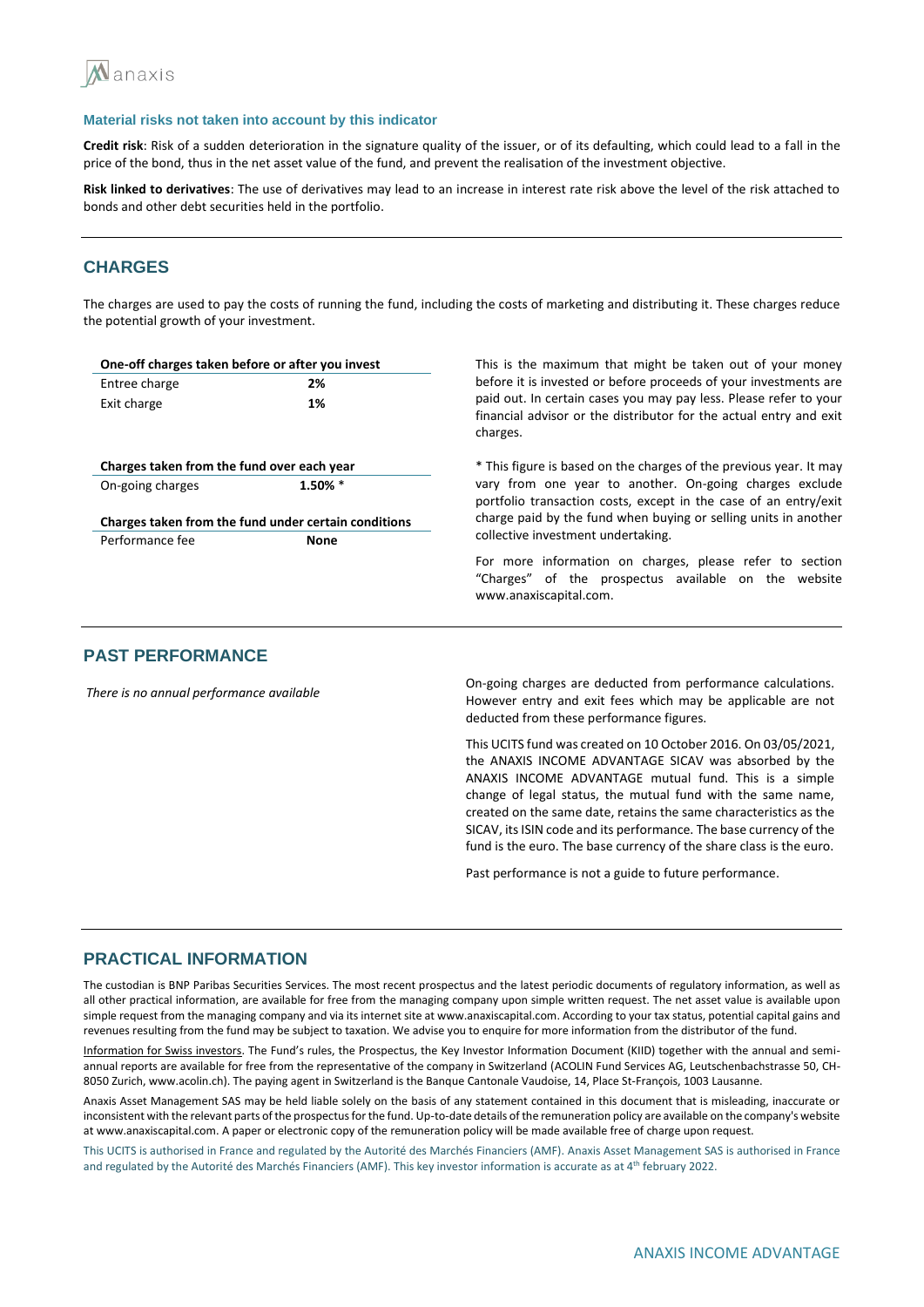

# ANAXIS INCOME ADVANTAGE

## Class U1 – ISIN FR0013196185 ANAXIS ASSET MANAGEMENT

## **OBJECTIVES AND INVESTMENT POLICY**

**Objective**. To outperform 3-year-maturity American T-Bill by 3,45% after fees. The benchmark is the performance, upon the current year (*t*), of the US treasury bond with the closest maturity to 31st December of *t+2*.

**Strategy**. The UCITS is managed in an active and discretionary manner. The investment strategy is based first and foremost on an extensive fundamental analysis of private-sector bonds and on the construction of an allocation diversified from a geo-graphical and sectorial point of view.

In addition, a policy of exclusion aims to exclude sectors considered to have a negative impact on the environment. This includes activities related to fossil fuels, nuclear power, polluting products, armaments, tobacco and GMOs.

The allocation of the portfolio may evolve according market conditions and economic and financial perspectives: rate levels, credit risk premium, probability of default, cash flows, central banks policies, economic circumstances, commodity prices, political events, etc.

The investment strategy does not favour any particular geographic area and may freely invest in developed markets (European Economic Area, Switzerland, North America, Japan, Singapore, Australia, and New-Zealand). Investments in emerging markets and other markets is limited to 49%.

Management favours private corporate bonds. The share of high yield, speculative grade corporate bonds may reach 100% of net assets.

Nonetheless, all or part of the portfolio may be invested in investment grade corporate debt or in government bonds. The allocation will depend on the team's assessment of the relative attractiveness of the credit categories.

The share of unrated corporate debt is 35% at most. The share of high yield sovereign debt is 20% at most.

The analysis and selection of debt instruments is made independently from rating agencies.

The fund may trade futures and forwards in order to achieve currency hedging or modulate the portfolio's bond sensitivity in a range from 0 to 7. After hedging, residual currency exposure is 5% at most.

The fund may invest up to 20% of its assets in convertible bonds. The fund may invest up to 10% of its assets in other UCITS with a money market or bond strategy.

**Subscriptions and redemptions**. The net asset value is daily. Subscription and redemption orders are received and centralised at the latest by 12am (Paris time) at BNP Paribas Securities Services and executed on the basis of net asset value on the following day, consequently at an unknown price.

**Distribution policy**. Accumulation.

**Recommended horizon**. The recommended investment horizon is 3 years. However this is not a dated fund managed with reference to a fixed maturity.

## **RISK AND REWARD PROFILE**

| Lower risk                     |  |   |  |                                 | <b>Higher risk</b> |  |
|--------------------------------|--|---|--|---------------------------------|--------------------|--|
| <b>Typically lower rewards</b> |  |   |  | <b>Typically higher rewards</b> |                    |  |
|                                |  |   |  |                                 |                    |  |
|                                |  | 2 |  |                                 |                    |  |

This intermediate risk level may be explained by investments in private debt, particularly in speculative grade corporate bonds, and by the fund's exposure to changes in interest rates.

The risk indicator was calculated incorporating simulated historical data and may not be a reliable indication of the future risk profile of the fund.

The risk category shown is not guaranteed and may change over time. The lowest category does not mean risk free.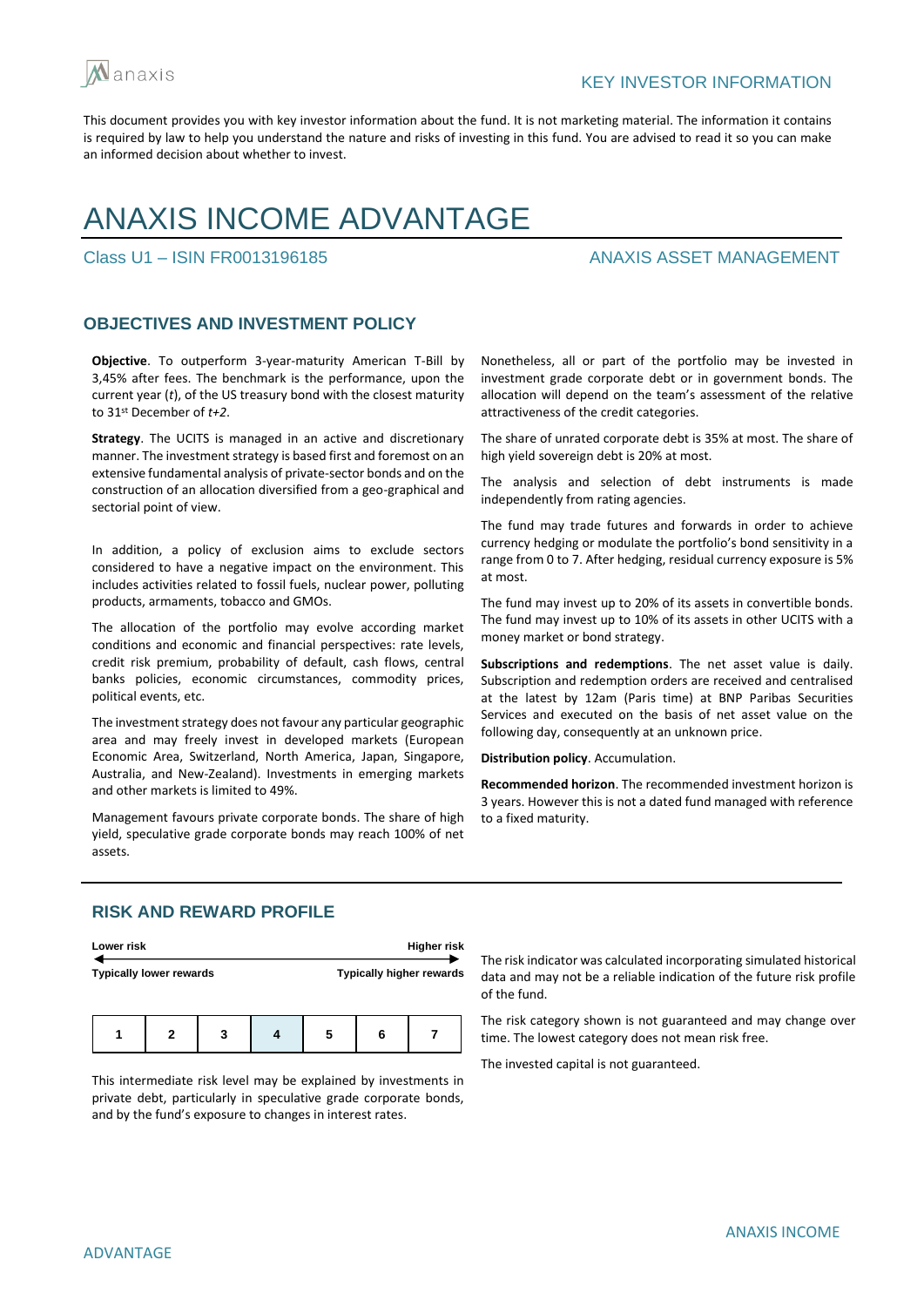

**Credit risk**: Risk of a sudden deterioration in the signature quality of the issuer, or of its defaulting, which could lead to a fall in the price of the bond, thus in the net asset value of the fund, and prevent the realisation of the investment objective.

**Risk linked to derivatives**: The use of derivatives may lead to an increase in interest rate risk above the level of the risk attached to bonds and other debt securities held in the portfolio.

## **CHARGES**

The charges are used to pay the costs of running the fund, including the costs of marketing and distributing it. These charges reduce the potential growth of your investment.

| One-off charges taken before or after you invest |                                                      |
|--------------------------------------------------|------------------------------------------------------|
| Entree charge                                    | 2%                                                   |
| Exit charge                                      | 1%                                                   |
|                                                  |                                                      |
|                                                  |                                                      |
| Charges taken from the fund over each year       |                                                      |
| On-going charges                                 | $1.50\%$ *                                           |
|                                                  |                                                      |
|                                                  | Charges taken from the fund under certain conditions |
| Performance fee                                  | <b>None</b>                                          |
|                                                  |                                                      |
|                                                  |                                                      |

This is the maximum that might be taken out of your money before it is invested or before proceeds of your investments are paid out. In certain cases you may pay less. Please refer to your financial advisor or the distributor for the actual entry and exit charges.

\* This figure is based on the charges of the previous year. It may vary from one year to another. On-going charges exclude portfolio transaction costs, except in the case of an entry/exit charge paid by the fund when buying or selling units in another collective investment undertaking.

For more information on charges, please refer to section "Charges" of the prospectus available on the website www.anaxiscapital.com.



## **PAST PERFORMANCE**

On-going charges are deducted from performance calculations. However entry and exit fees which may be applicable are not deducted from these performance figures.

This UCITS fund was created on 10 October 2016. On 03/05/2021, the ANAXIS INCOME ADVANTAGE SICAV was absorbed by the ANAXIS INCOME ADVANTAGE mutual fund. This is a simple change of legal status, the mutual fund with the same name, created on the same date, retains the same characteristics as the SICAV, its ISIN code and its performance. The base currency of the fund is the euro. The base currency of the share class is the US dollar.

Past performance is not a guide to future performance.

## **PRACTICAL INFORMATION**

The custodian is BNP Paribas Securities Services. The most recent prospectus and the latest periodic documents of regulatory information, as well as all other practical information, are available for free from the managing company upon simple written request. The net asset value is available upon simple request from the managing company and via its internet site at www.anaxiscapital.com. According to your tax status, potential capital gains and revenues resulting from the fund may be subject to taxation. We advise you to enquire for more information from the distributor of the fund.

Information for Swiss investors. The Fund's rules, the Prospectus, the Key Investor Information Document (KIID) together with the annual and semiannual reports are available for free from the representative of the company in Switzerland (ACOLIN Fund Services AG, Leutschenbachstrasse 50, CH-8050 Zurich, www.acolin.ch). The paying agent in Switzerland is the Banque Cantonale Vaudoise, 14, Place St-François, 1003 Lausanne.

Anaxis Asset Management SAS may be held liable solely on the basis of any statement contained in this document that is misleading, inaccurate or inconsistent with the relevant parts of the prospectus for the fund. Up-to-date details of the remuneration policy are available on the company's website at www.anaxiscapital.com. A paper or electronic copy of the remuneration policy will be made available free of charge upon request.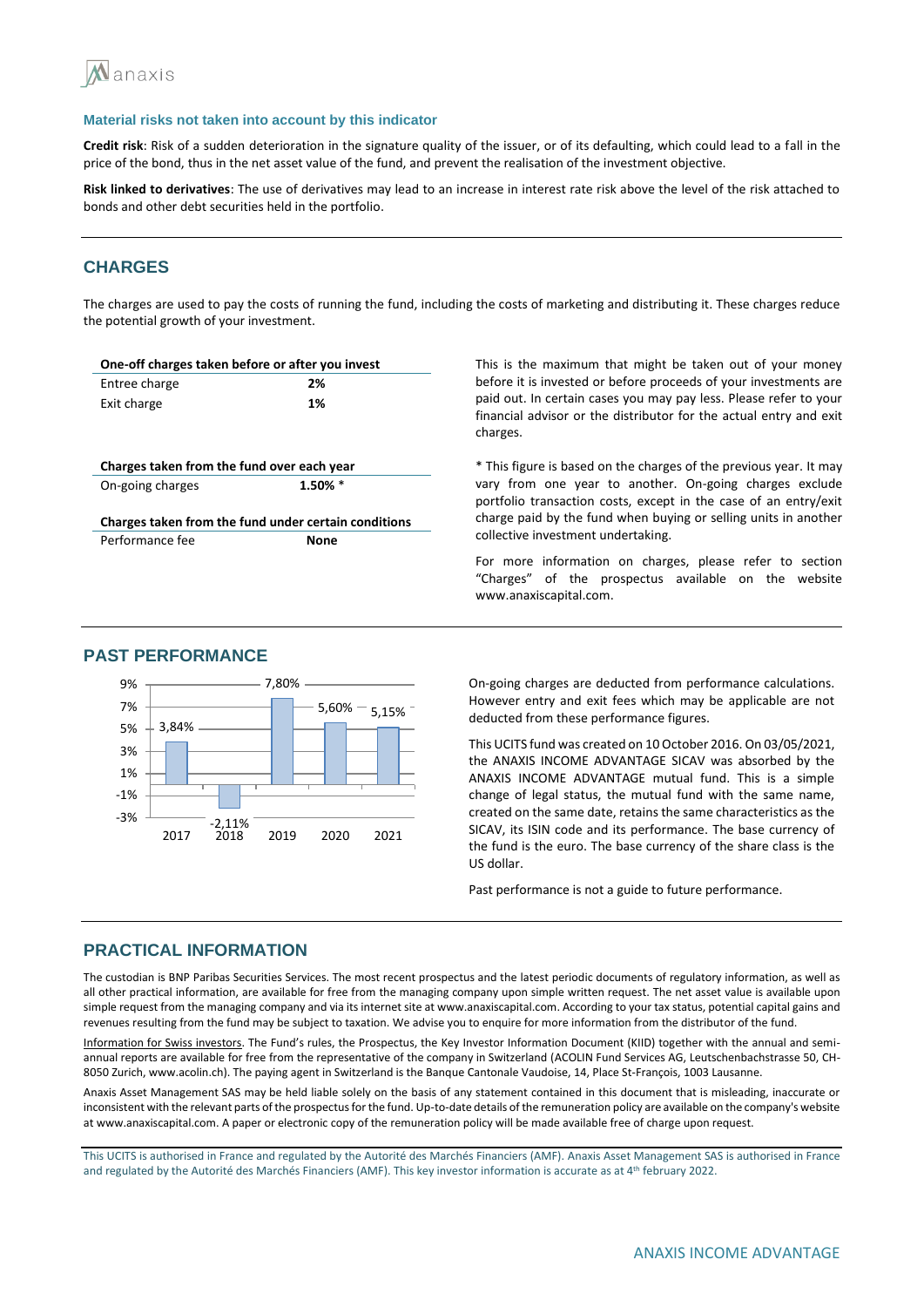

# ANAXIS INCOME ADVANTAGE

## Class S1 – ISIN FR0013196193 ANAXIS ASSET MANAGEMENT

## **OBJECTIVES AND INVESTMENT POLICY**

**Objective**. To outperform 3-year-maturity swiss government bonds by 3,45% after fees. The benchmark is the performance, upon the current year (*t*), of the Swiss federal government bond with the closest maturity to 31st December of *t+2*.

**Strategy**. The UCITS is managed in an active and discretionary manner. The investment strategy is based first and foremost on an extensive fundamental analysis of private-sector bonds and on the construction of an allocation diversified from a geo-graphical and sectorial point of view.

In addition, a policy of exclusion aims to exclude sectors considered to have a negative impact on the environment. This includes activities related to fossil fuels, nuclear power, polluting products, armaments, tobacco and GMOs.

The allocation of the portfolio may evolve according market conditions and economic and financial perspectives: rate levels, credit risk premium, probability of default, cash flows, central banks policies, economic circumstances, commodity prices, political events, etc.

The investment strategy does not favour any particular geographic area and may freely invest in developed markets (European Economic Area, Switzerland, North America, Japan, Singapore, Australia, and New-Zealand). Investments in emerging markets and other markets is limited to 49%.

Management favours private corporate bonds. The share of high yield, speculative grade corporate bonds may reach 100% of net assets.

Nonetheless, all or part of the portfolio may be invested in investment grade corporate debt or in government bonds. The allocation will depend on the team's assessment of the relative attractiveness of the credit categories.

The share of unrated corporate debt is 35% at most. The share of high yield sovereign debt is 20% at most.

The analysis and selection of debt instruments is made independently from rating agencies.

The fund may trade futures and forwards in order to achieve currency hedging or modulate the portfolio's bond sensitivity in a range from 0 to 7. After hedging, residual currency exposure is 5% at most.

The fund may invest up to 20% of its assets in convertible bonds. The fund may invest up to 10% of its assets in other UCITS with a money market or bond strategy.

**Subscriptions and redemptions**. The net asset value is daily. Subscription and redemption orders are received and centralised at the latest by 12am (Paris time) at BNP Paribas Securities Services and executed on the basis of net asset value on the following day, consequently at an unknown price.

**Distribution policy**. Accumulation.

**Recommended horizon**. The recommended investment horizon is 3 years. However this is not a dated fund managed with reference to a fixed maturity.

## **RISK AND REWARD PROFILE**

| Lower risk                     |  |   |  |   |   | <b>Higher risk</b>              |  |
|--------------------------------|--|---|--|---|---|---------------------------------|--|
| <b>Typically lower rewards</b> |  |   |  |   |   | <b>Typically higher rewards</b> |  |
|                                |  |   |  |   |   |                                 |  |
|                                |  | 3 |  | 5 | 6 |                                 |  |

This intermediate risk level may be explained by investments in private debt, particularly in speculative grade corporate bonds, and by the fund's exposure to changes in interest rates.

The risk indicator was calculated incorporating simulated historical data and may not be a reliable indication of the future risk profile of the fund.

The risk category shown is not guaranteed and may change over time. The lowest category does not mean risk free.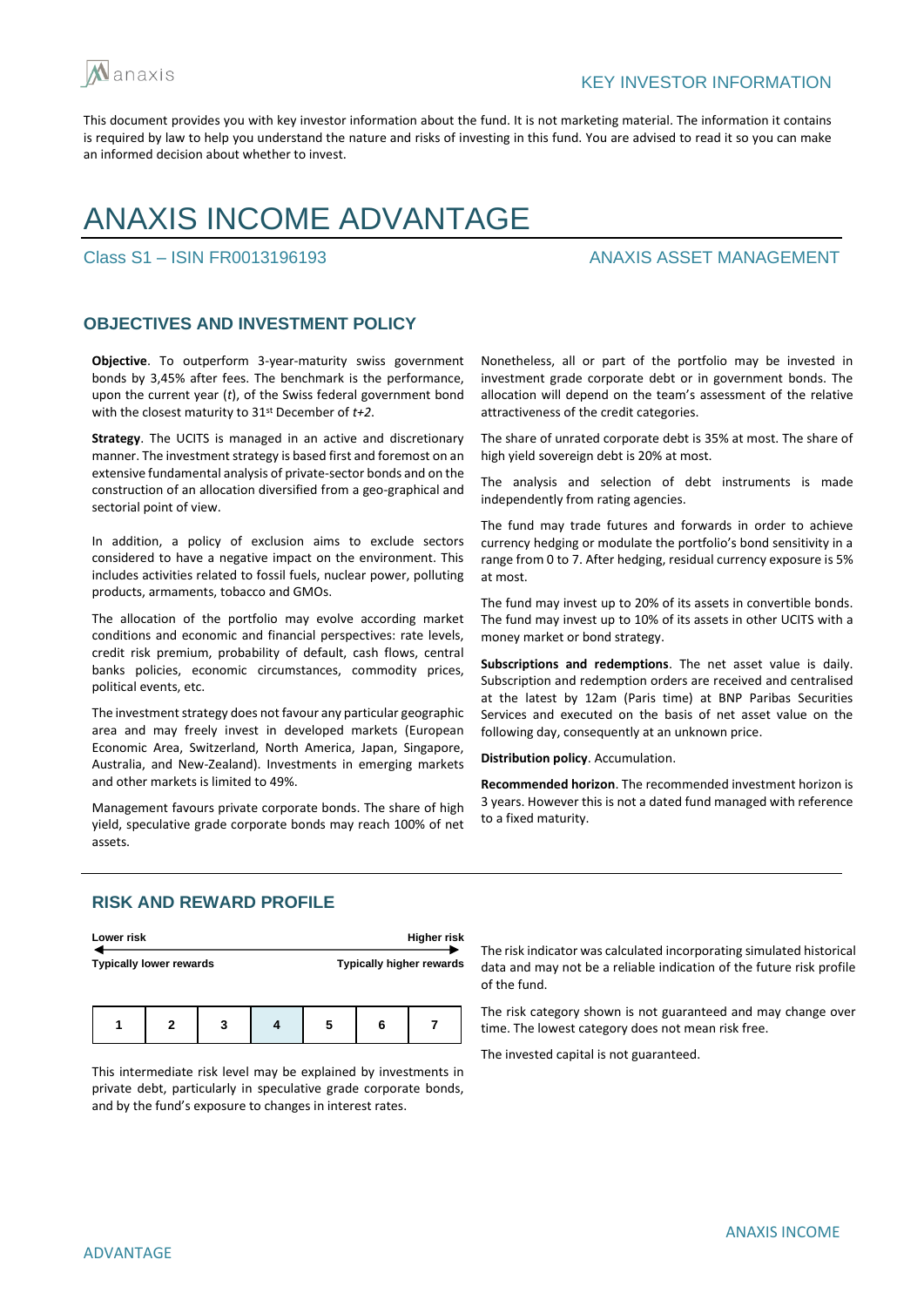

**Credit risk**: Risk of a sudden deterioration in the signature quality of the issuer, or of its defaulting, which could lead to a fall in the price of the bond, thus in the net asset value of the fund, and prevent the realisation of the investment objective.

**Risk linked to derivatives**: The use of derivatives may lead to an increase in interest rate risk above the level of the risk attached to bonds and other debt securities held in the portfolio.

## **CHARGES**

The charges are used to pay the costs of running the fund, including the costs of marketing and distributing it. These charges reduce the potential growth of your investment.

| One-off charges taken before or after you invest |                                                      |
|--------------------------------------------------|------------------------------------------------------|
| Entree charge                                    | 2%                                                   |
| Exit charge                                      | 1%                                                   |
|                                                  |                                                      |
|                                                  |                                                      |
| Charges taken from the fund over each year       |                                                      |
| On-going charges                                 | $1.50\%$ *                                           |
|                                                  |                                                      |
|                                                  |                                                      |
|                                                  | Charges taken from the fund under certain conditions |
| Performance fee                                  | <b>None</b>                                          |

This is the maximum that might be taken out of your money before it is invested or before proceeds of your investments are paid out. In certain cases you may pay less. Please refer to your financial advisor or the distributor for the actual entry and exit charges.

\* This figure is based on the charges of the previous year. It may vary from one year to another. On-going charges exclude portfolio transaction costs, except in the case of an entry/exit charge paid by the fund when buying or selling units in another collective investment undertaking.

For more information on charges, please refer to section "Charges" of the prospectus available on the website www.anaxiscapital.com.

### **PAST PERFORMANCE**



On-going charges are deducted from performance calculations. However entry and exit fees which may be applicable are not deducted from these performance figures.

This UCITS fund was created on 10 October 2016. On 03/05/2021, the ANAXIS INCOME ADVANTAGE SICAV was absorbed by the ANAXIS INCOME ADVANTAGE mutual fund. This is a simple change of legal status, the mutual fund with the same name, created on the same date, retains the same characteristics as the SICAV, its ISIN code and its performance. The base currency of the fund is the euro. The base currency of the share class is the Swiss franc.

Past performance is not a guide to future performance.

## **PRACTICAL INFORMATION**

The custodian is BNP Paribas Securities Services. The most recent prospectus and the latest periodic documents of regulatory information, as well as all other practical information, are available for free from the managing company upon simple written request. The net asset value is available upon simple request from the managing company and via its internet site at www.anaxiscapital.com. According to your tax status, potential capital gains and revenues resulting from the fund may be subject to taxation. We advise you to enquire for more information from the distributor of the fund.

Information for Swiss investors. The Fund's rules, the Prospectus, the Key Investor Information Document (KIID) together with the annual and semiannual reports are available for free from the representative of the company in Switzerland (ACOLIN Fund Services AG, Leutschenbachstrasse 50, CH-8050 Zurich, www.acolin.ch). The paying agent in Switzerland is the Banque Cantonale Vaudoise, 14, Place St-François, 1003 Lausanne.

Anaxis Asset Management SAS may be held liable solely on the basis of any statement contained in this document that is misleading, inaccurate or inconsistent with the relevant parts of the prospectus for the fund. Up-to-date details of the remuneration policy are available on the company's website at www.anaxiscapital.com. A paper or electronic copy of the remuneration policy will be made available free of charge upon request.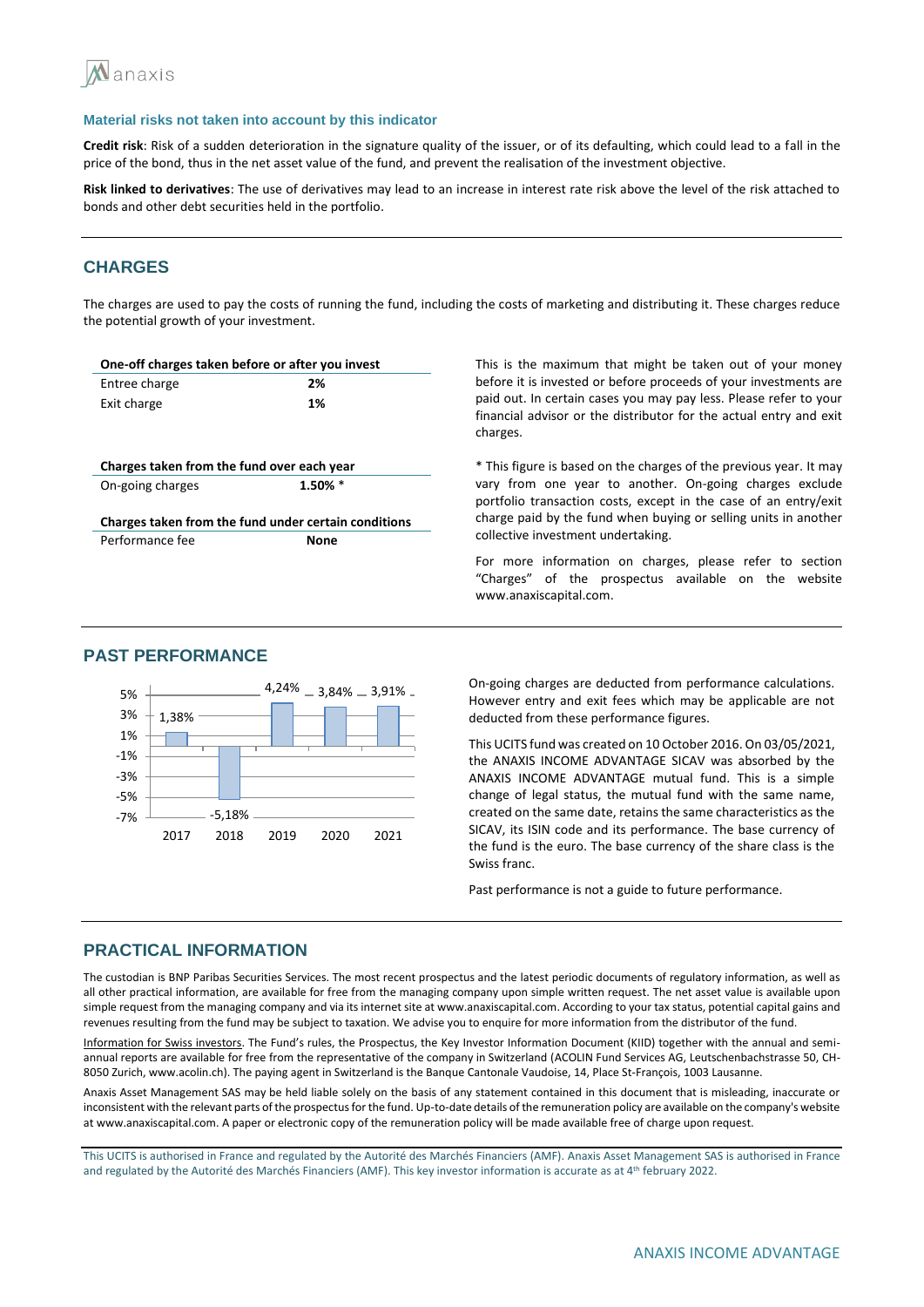

# ANAXIS INCOME ADVANTAGE

Class I1 – ISIN FR0013196219 ANAXIS ASSET MANAGEMENT

## **OBJECTIVES AND INVESTMENT POLICY**

**Objective**. To outperform 3-year-maturity German government bonds by 4% after fees. The benchmark is the performance, upon the current year (*t*), of the German government bond with the closest maturity to 31st December of *t+2*.

**Strategy**. The UCITS is managed in an active and discretionary manner. The investment strategy is based first and foremost on an extensive fundamental analysis of private-sector bonds and on the construction of an allocation diversified from a geo-graphical and sectorial point of view.

In addition, a policy of exclusion aims to exclude sectors considered to have a negative impact on the environment. This includes activities related to fossil fuels, nuclear power, polluting products, armaments, tobacco and GMOs.

The allocation of the portfolio may evolve according market conditions and economic and financial perspectives: rate levels, credit risk premium, probability of default, cash flows, central banks policies, economic circumstances, commodity prices, political events, etc.

The investment strategy does not favour any particular geographic area and may freely invest in developed markets (European Economic Area, Switzerland, North America, Japan, Singapore, Australia, and New-Zealand). Investments in emerging markets and other markets is limited to 49%.

Management favours private corporate bonds. The share of high yield, speculative grade corporate bonds may reach 100% of net assets.

Nonetheless, all or part of the portfolio may be invested in investment grade corporate debt or in government bonds. The allocation will depend on the team's assessment of the relative attractiveness of the credit categories.

The share of unrated corporate debt is 35% at most. The share of high yield sovereign debt is 20% at most.

The analysis and selection of debt instruments is made independently from rating agencies.

The fund may trade futures and forwards in order to achieve currency hedging or modulate the portfolio's bond sensitivity in a range from 0 to 7. After hedging, residual currency exposure is 5% at most.

The fund may invest up to 20% of its assets in convertible bonds. The fund may invest up to 10% of its assets in other UCITS with a money market or bond strategy.

**Subscriptions and redemptions**. The net asset value is daily. Subscription and redemption orders are received and centralised at the latest by 12am (Paris time) at BNP Paribas Securities Services and executed on the basis of net asset value on the following day, consequently at an unknown price.

**Distribution policy**. Accumulation.

**Recommended horizon**. The recommended investment horizon is 3 years. However this is not a dated fund managed with reference to a fixed maturity.

## **RISK AND REWARD PROFILE**

| Lower risk                     |   |   |  |   |                                 | <b>Higher risk</b> |  |
|--------------------------------|---|---|--|---|---------------------------------|--------------------|--|
| <b>Typically lower rewards</b> |   |   |  |   | <b>Typically higher rewards</b> |                    |  |
|                                |   |   |  |   |                                 |                    |  |
|                                | 2 | 3 |  | 5 | 6                               |                    |  |

This intermediate risk level may be explained by investments in private debt, particularly in speculative grade corporate bonds, and by the fund's exposure to changes in interest rates.

The risk indicator was calculated incorporating simulated historical data and may not be a reliable indication of the future risk profile of the fund.

The risk category shown is not guaranteed and may change over time. The lowest category does not mean risk free.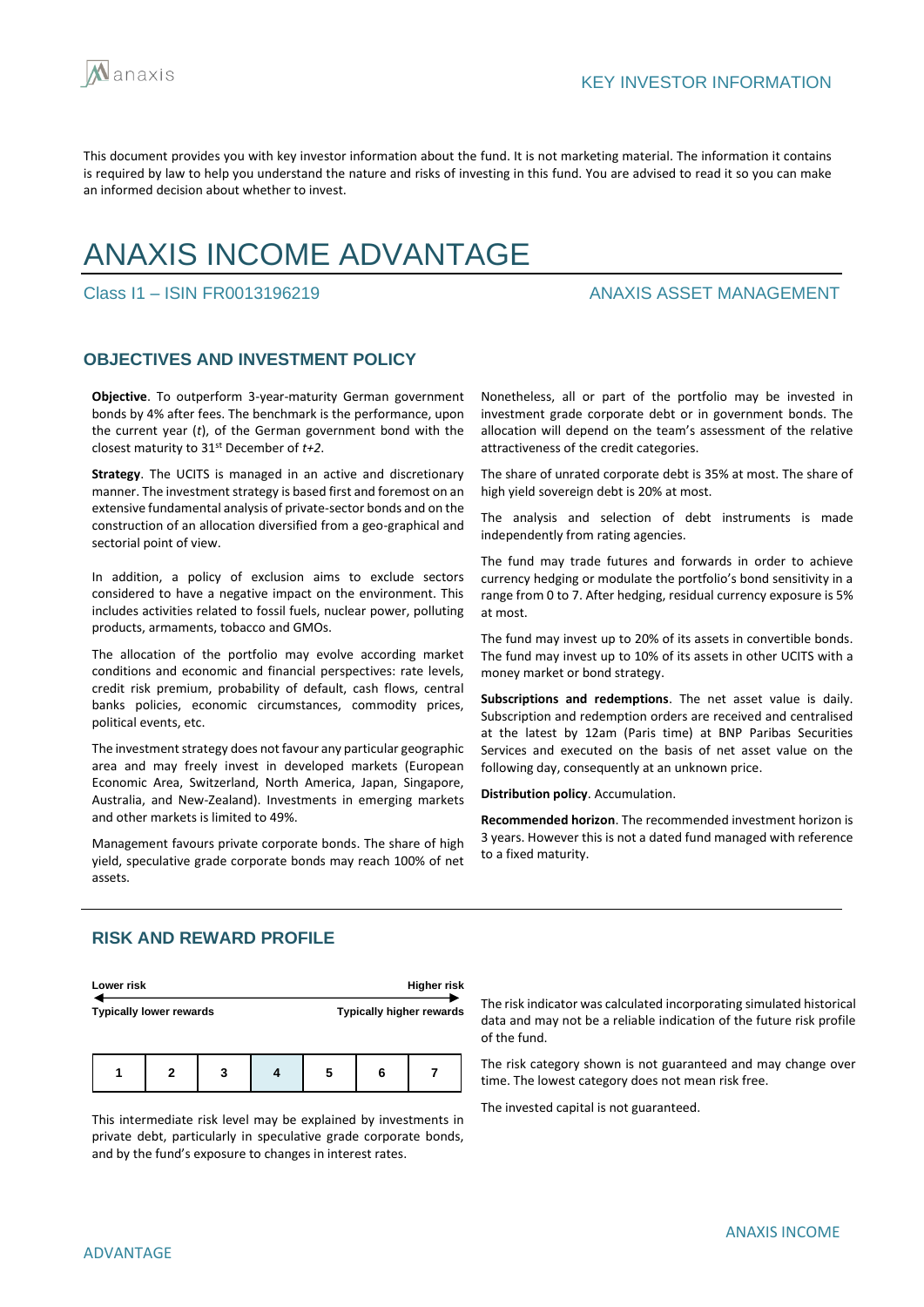

**Credit risk**: Risk of a sudden deterioration in the signature quality of the issuer, or of its defaulting, which could lead to a fall in the price of the bond, thus in the net asset value of the fund, and prevent the realisation of the investment objective.

**Risk linked to derivatives**: The use of derivatives may lead to an increase in interest rate risk above the level of the risk attached to bonds and other debt securities held in the portfolio.

## **CHARGES**

The charges are used to pay the costs of running the fund, including the costs of marketing and distributing it. These charges reduce the potential growth of your investment.

| One-off charges taken before or after you invest |                                                      |
|--------------------------------------------------|------------------------------------------------------|
| Entree charge                                    | 2%                                                   |
| Exit charge                                      | 1%                                                   |
|                                                  |                                                      |
|                                                  |                                                      |
|                                                  |                                                      |
| Charges taken from the fund over each year       |                                                      |
| On-going charges                                 | $0.95%$ *                                            |
|                                                  |                                                      |
|                                                  | Charges taken from the fund under certain conditions |
| Performance fee                                  | <b>None</b>                                          |

This is the maximum that might be taken out of your money before it is invested or before proceeds of your investments are paid out. In certain cases you may pay less. Please refer to your financial advisor or the distributor for the actual entry and exit charges.

\* This figure is based on the charges of the previous year. It may vary from one year to another. On-going charges exclude portfolio transaction costs, except in the case of an entry/exit charge paid by the fund when buying or selling units in another collective investment undertaking.

For more information on charges, please refer to section "Charges" of the prospectus available on the website www.anaxiscapital.com.

## **PAST PERFORMANCE**



On-going charges are deducted from performance calculations. However entry and exit fees which may be applicable are not deducted from these performance figures.

This UCITS fund was created on 10 October 2016. On 03/05/2021, the ANAXIS INCOME ADVANTAGE SICAV was absorbed by the ANAXIS INCOME ADVANTAGE mutual fund. This is a simple change of legal status, the mutual fund with the same name, created on the same date, retains the same characteristics as the SICAV, its ISIN code and its performance. The base currency of the fund is the euro. The base currency of the share class is the euro.

Past performance is not a guide to future performance.

## **PRACTICAL INFORMATION**

The custodian is BNP Paribas Securities Services. The most recent prospectus and the latest periodic documents of regulatory information, as well as all other practical information, are available for free from the managing company upon simple written request. The net asset value is available upon simple request from the managing company and via its internet site at www.anaxiscapital.com. According to your tax status, potential capital gains and revenues resulting from the fund may be subject to taxation. We advise you to enquire for more information from the distributor of the fund.

Information for Swiss investors. The Fund's rules, the Prospectus, the Key Investor Information Document (KIID) together with the annual and semiannual reports are available for free from the representative of the company in Switzerland (ACOLIN Fund Services AG, Leutschenbachstrasse 50, CH-8050 Zurich, www.acolin.ch). The paying agent in Switzerland is the Banque Cantonale Vaudoise, 14, Place St-François, 1003 Lausanne.

Anaxis Asset Management SAS may be held liable solely on the basis of any statement contained in this document that is misleading, inaccurate or inconsistent with the relevant parts of the prospectus for the fund. Up-to-date details of the remuneration policy are available on the company's website at www.anaxiscapital.com. A paper or electronic copy of the remuneration policy will be made available free of charge upon request.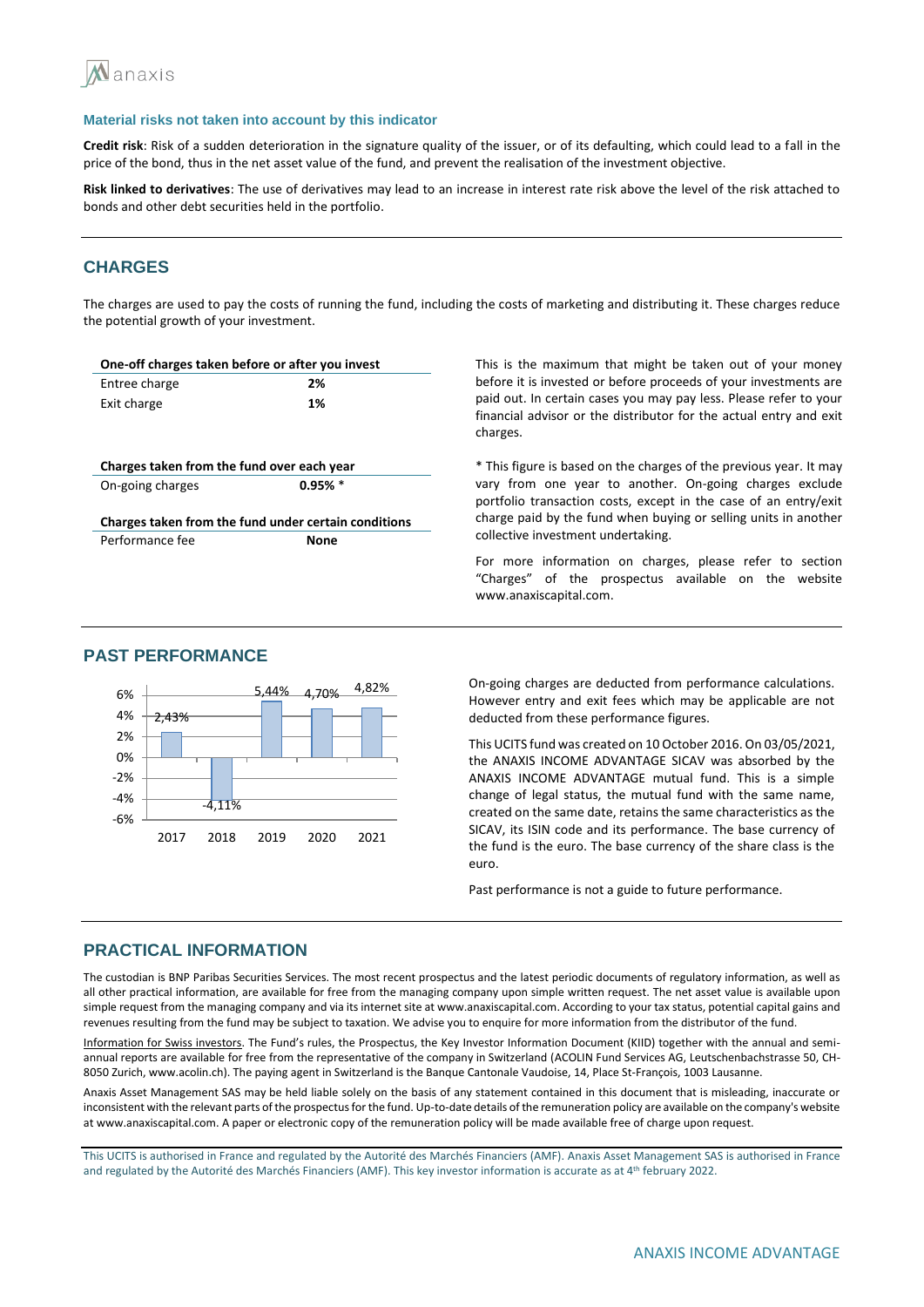

# ANAXIS INCOME ADVANTAGE

## Class I2 – ISIN FR0013202520 ANAXIS ASSET MANAGEMENT

## **OBJECTIVES AND INVESTMENT POLICY**

**Objective**. To outperform 3-year-maturity German government bonds by 4% after fees. The benchmark is the performance, upon the current year (*t*), of the German government bond with the closest maturity to 31st December of *t+2*.

**Strategy**. The UCITS is managed in an active and discretionary manner. The investment strategy is based first and foremost on an extensive fundamental analysis of private-sector bonds and on the construction of an allocation diversified from a geo-graphical and sectorial point of view.

In addition, a policy of exclusion aims to exclude sectors considered to have a negative impact on the environment. This includes activities related to fossil fuels, nuclear power, polluting products, armaments, tobacco and GMOs.

The allocation of the portfolio may evolve according market conditions and economic and financial perspectives: rate levels, credit risk premium, probability of default, cash flows, central banks policies, economic circumstances, commodity prices, political events, etc.

The investment strategy does not favour any particular geographic area and may freely invest in developed markets (European Economic Area, Switzerland, North America, Japan, Singapore, Australia, and New-Zealand). Investments in emerging markets and other markets is limited to 49%.

Management favours private corporate bonds. The share of high yield, speculative grade corporate bonds may reach 100% of net assets.

Nonetheless, all or part of the portfolio may be invested in investment grade corporate debt or in government bonds. The allocation will depend on the team's assessment of the relative attractiveness of the credit categories.

The share of unrated corporate debt is 35% at most. The share of high yield sovereign debt is 20% at most.

The analysis and selection of debt instruments is made independently from rating agencies.

The fund may trade futures and forwards in order to achieve currency hedging or modulate the portfolio's bond sensitivity in a range from 0 to 7. After hedging, residual currency exposure is 5% at most.

The fund may invest up to 20% of its assets in convertible bonds. The fund may invest up to 10% of its assets in other UCITS with a money market or bond strategy.

**Subscriptions and redemptions**. The net asset value is daily. Subscription and redemption orders are received and centralised at the latest by 12am (Paris time) at BNP Paribas Securities Services and executed on the basis of net asset value on the following day, consequently at an unknown price.

**Distribution policy**. Accumulation and/or distribution.

**Recommended horizon**. The recommended investment horizon is 3 years. However this is not a dated fund managed with reference to a fixed maturity.

## **RISK AND REWARD PROFILE**

| Lower risk                     |   |   |   |                                 | <b>Higher risk</b> |  |
|--------------------------------|---|---|---|---------------------------------|--------------------|--|
| <b>Typically lower rewards</b> |   |   |   | <b>Typically higher rewards</b> |                    |  |
|                                | 2 | 3 | 5 | 6                               |                    |  |

This intermediate risk level may be explained by investments in private debt, particularly in speculative grade corporate bonds, and by the 's exposure to changes in interest rates.

The risk indicator was calculated incorporating simulated historical data and may not be a reliable indication of the future risk profile of the fund.

The risk category shown is not guaranteed and may change over time. The lowest category does not mean risk free.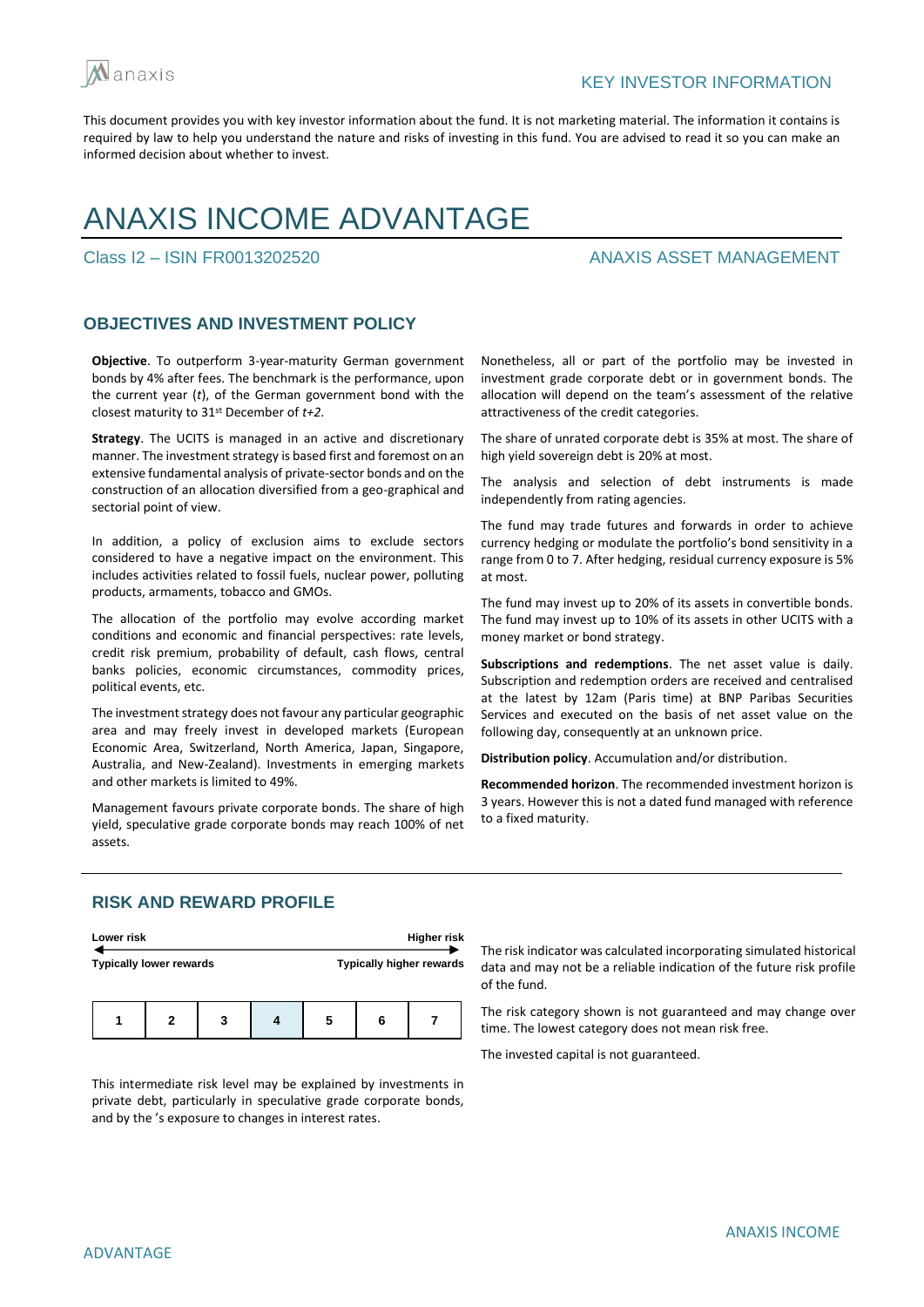

**Credit risk**: Risk of a sudden deterioration in the signature quality of the issuer, or of its defaulting, which could lead to a fall in the price of the bond, thus in the net asset value of the fund, and prevent the realisation of the investment objective.

**Risk linked to derivatives**: The use of derivatives may lead to an increase in interest rate risk above the level of the risk attached to bonds and other debt securities held in the portfolio.

## **CHARGES**

The charges are used to pay the costs of running the fund, including the costs of marketing and distributing it. These charges reduce the potential growth of your investment.

| One-off charges taken before or after you invest |                                                      | This is the maximum that might be taken out of your money                                                                                           |  |  |  |  |
|--------------------------------------------------|------------------------------------------------------|-----------------------------------------------------------------------------------------------------------------------------------------------------|--|--|--|--|
| Entree charge                                    | 2%                                                   | before it is invested or before proceeds of your investments are                                                                                    |  |  |  |  |
| Exit charge                                      | 1%                                                   | paid out. In certain cases you may pay less. Please refer to your<br>financial advisor or the distributor for the actual entry and exit<br>charges. |  |  |  |  |
| Charges taken from the fund over each year       |                                                      | * This figure is based on the charges of the previous year. It may                                                                                  |  |  |  |  |
| On-going charges                                 | $0.95\%$ *                                           | vary from one year to another. On-going charges exclude<br>portfolio transaction costs, except in the case of an entry/exit                         |  |  |  |  |
|                                                  | Charges taken from the fund under certain conditions | charge paid by the fund when buying or selling units in another<br>collective investment undertaking.                                               |  |  |  |  |
| Performance fee                                  | <b>None</b>                                          |                                                                                                                                                     |  |  |  |  |
|                                                  |                                                      | For more information on charges, please refer to section<br>"Charges" of the prospectus available on the website<br>www.anaxiscapital.com.          |  |  |  |  |
|                                                  |                                                      |                                                                                                                                                     |  |  |  |  |

### **PAST PERFORMANCE**

*There is no annual performance available* On-going charges are deducted from performance calculations. However entry and exit fees which may be applicable are not deducted from these performance figures.

> This UCITS fund was created on 10 October 2016. On 03/05/2021, the ANAXIS INCOME ADVANTAGE SICAV was absorbed by the ANAXIS INCOME ADVANTAGE mutual fund. This is a simple change of legal status, the mutual fund with the same name, created on the same date, retains the same characteristics as the SICAV, its ISIN code and its performance. The base currency of the SICAV is the euro. The base currency of the share class is the euro.

Past performance is not a guide to future performance.

### **PRACTICAL INFORMATION**

The custodian is BNP Paribas Securities Services. The most recent prospectus and the latest periodic documents of regulatory information, as well as all other practical information, are available for free from the managing company upon simple written request. The net asset value is available upon simple request from the managing company and via its internet site at www.anaxiscapital.com. According to your tax status, potential capital gains and revenues resulting from the fund may be subject to taxation. We advise you to enquire for more information from the distributor of the fund.

Information for Swiss investors. The Fund's rules, the Prospectus, the Key Investor Information Document (KIID) together with the annual and semiannual reports are available for free from the representative of the company in Switzerland (ACOLIN Fund Services AG, Leutschenbachstrasse 50, CH-8050 Zurich, www.acolin.ch). The paying agent in Switzerland is the Banque Cantonale Vaudoise, 14, Place St-François, 1003 Lausanne.

Anaxis Asset Management SAS may be held liable solely on the basis of any statement contained in this document that is misleading, inaccurate or inconsistent with the relevant parts of the prospectus for the fund. Up-to-date details of the remuneration policy are available on the company's website at www.anaxiscapital.com. A paper or electronic copy of the remuneration policy will be made available free of charge upon request.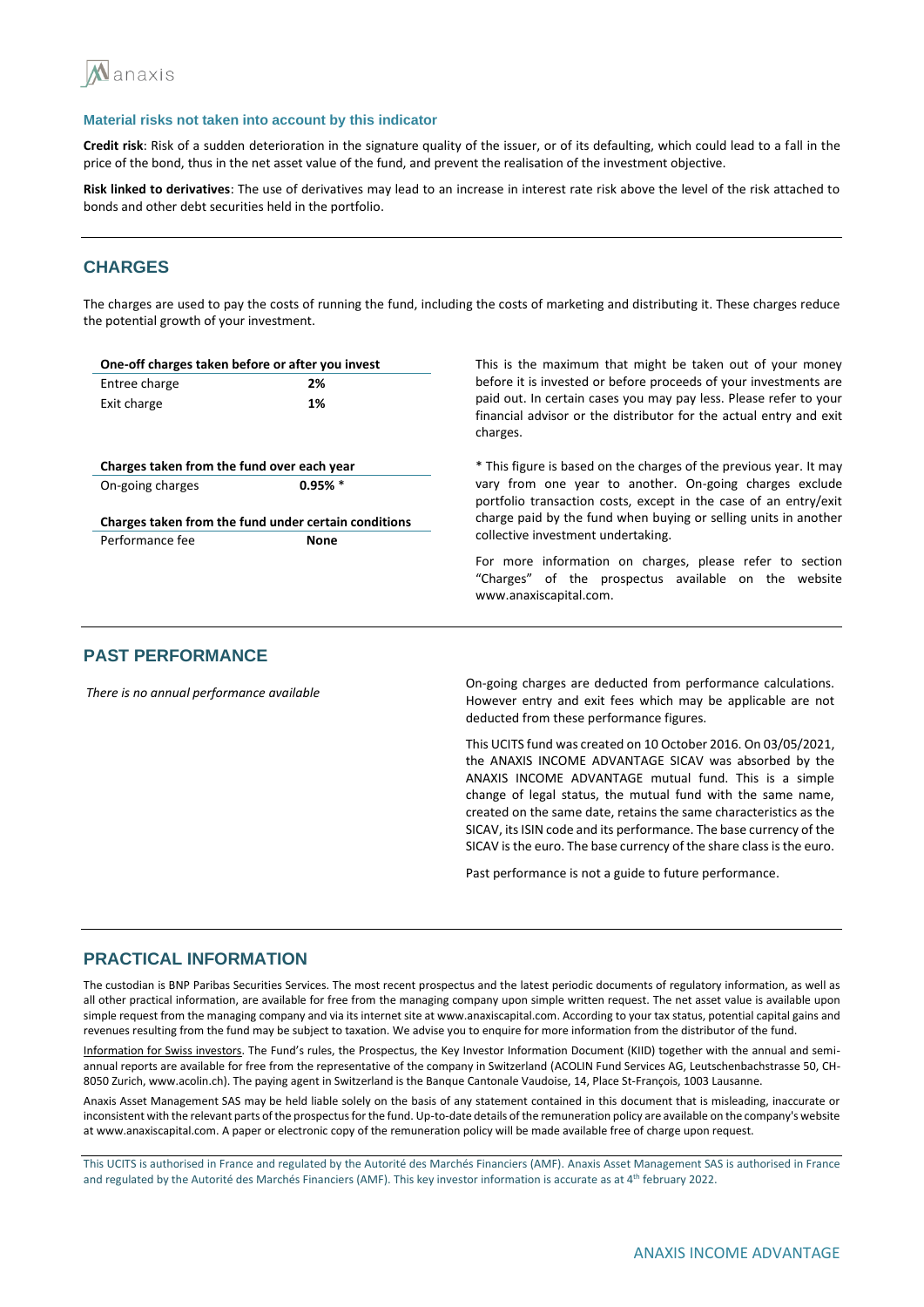

# ANAXIS INCOME ADVANTAGE

## Class J1 – ISIN FR0013196227 ANAXIS ASSET MANAGEMENT

## **OBJECTIVES AND INVESTMENT POLICY**

**Objective**. To outperform 3-year-maturity American T-Bill by 4% after fees. The benchmark is the performance, upon the current year (*t*), of the US treasury bond with the closest maturity to 31st December of *t+2*.

**Strategy**. The UCITS is managed in an active and discretionary manner. The investment strategy is based first and foremost on an extensive fundamental analysis of private-sector bonds and on the construction of an allocation diversified from a geo-graphical and sectorial point of view.

In addition, a policy of exclusion aims to exclude sectors considered to have a negative impact on the environment. This includes activities related to fossil fuels, nuclear power, polluting products, armaments, tobacco and GMOs.

The allocation of the portfolio may evolve according market conditions and economic and financial perspectives: rate levels, credit risk premium, probability of default, cash flows, central banks policies, economic circumstances, commodity prices, political events, etc.

The investment strategy does not favour any particular geographic area and may freely invest in developed markets (European Economic Area, Switzerland, North America, Japan, Singapore, Australia, and New-Zealand). Investments in emerging markets and other markets is limited to 49%.

Management favours private corporate bonds. The share of high yield, speculative grade corporate bonds may reach 100% of net assets.

Nonetheless, all or part of the portfolio may be invested in investment grade corporate debt or in government bonds. The allocation will depend on the team's assessment of the relative attractiveness of the credit categories.

The share of unrated corporate debt is 35% at most. The share of high yield sovereign debt is 20% at most.

The analysis and selection of debt instruments is made independently from rating agencies.

The fund may trade futures and forwards in order to achieve currency hedging or modulate the portfolio's bond sensitivity in a range from 0 to 7. After hedging, residual currency exposure is 5% at most.

The fund may invest up to 20% of its assets in convertible bonds. The fund may invest up to 10% of its assets in other UCITS with a money market or bond strategy.

**Subscriptions and redemptions**. The net asset value is daily. Subscription and redemption orders are received and centralised at the latest by 12am (Paris time) at BNP Paribas Securities Services and executed on the basis of net asset value on the following day, consequently at an unknown price.

**Distribution policy**. Accumulation.

**Recommended horizon**. The recommended investment horizon is 3 years. However this is not a dated fund managed with reference to a fixed maturity.

## **RISK AND REWARD PROFILE**

| Lower risk |                                |   |  |                                 | <b>Higher risk</b> |  |
|------------|--------------------------------|---|--|---------------------------------|--------------------|--|
|            | <b>Typically lower rewards</b> |   |  | <b>Typically higher rewards</b> |                    |  |
|            |                                |   |  |                                 |                    |  |
|            |                                | 3 |  | 6                               |                    |  |

This intermediate risk level may be explained by investments in private debt, particularly in speculative grade corporate bonds, and by the fund's exposure to changes in interest rates.

The risk indicator was calculated incorporating simulated historical data and may not be a reliable indication of the future risk profile of the fund.

The risk category shown is not guaranteed and may change over time. The lowest category does not mean risk free.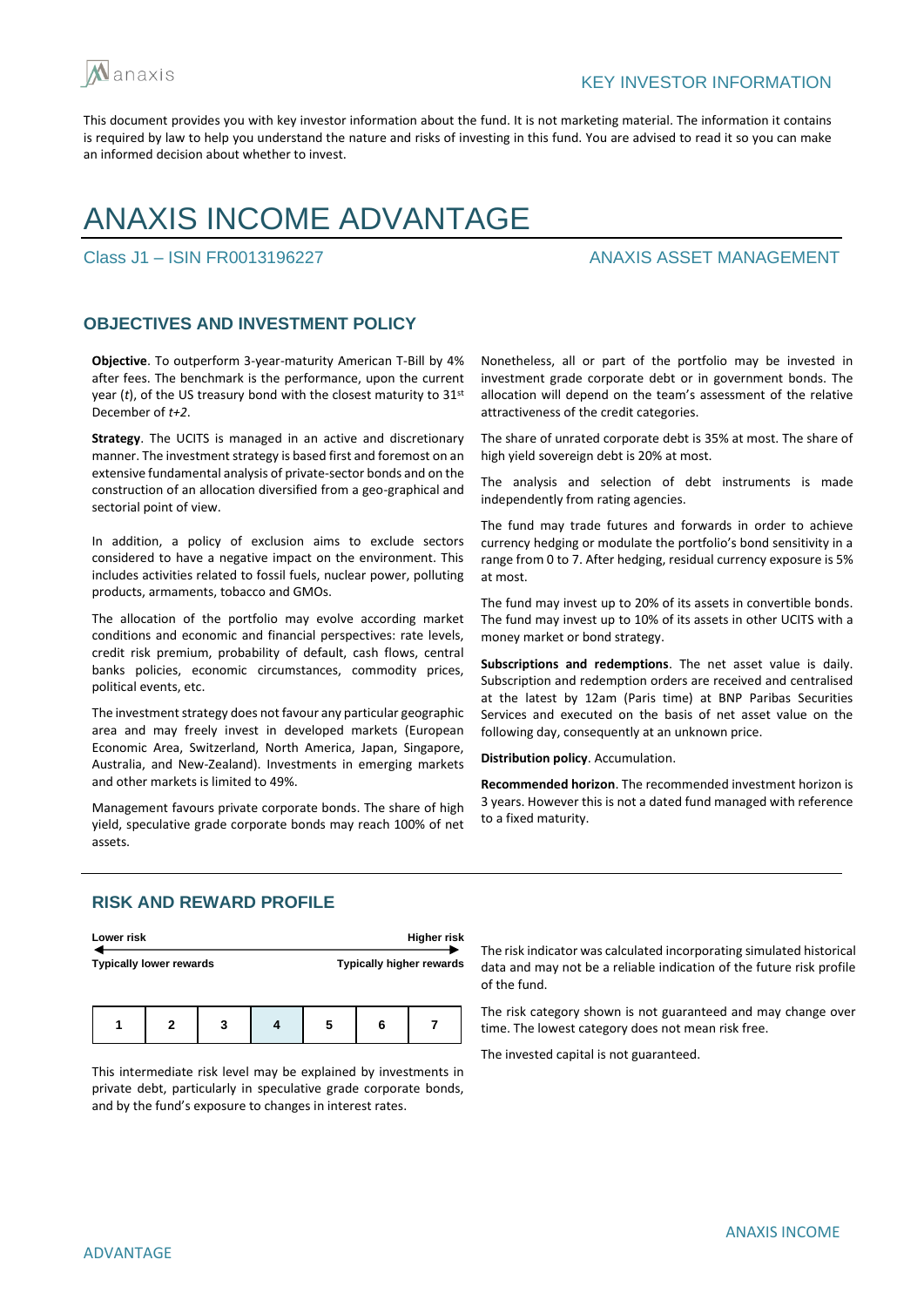

**Credit risk**: Risk of a sudden deterioration in the signature quality of the issuer, or of its defaulting, which could lead to a fall in the price of the bond, thus in the net asset value of the fund, and prevent the realisation of the investment objective.

**Risk linked to derivatives**: The use of derivatives may lead to an increase in interest rate risk above the level of the risk attached to bonds and other debt securities held in the portfolio.

## **CHARGES**

The charges are used to pay the costs of running the fund, including the costs of marketing and distributing it. These charges reduce the potential growth of your investment.

| One-off charges taken before or after you invest     |             | This is the maximum that might be taken out of your money                                                                                           |
|------------------------------------------------------|-------------|-----------------------------------------------------------------------------------------------------------------------------------------------------|
| Entree charge                                        | 2%          | before it is invested or before proceeds of your investments are                                                                                    |
| Exit charge                                          | 1%          | paid out. In certain cases you may pay less. Please refer to your<br>financial advisor or the distributor for the actual entry and exit<br>charges. |
| Charges taken from the fund over each year           |             | * This figure is based on the charges of the previous year. It may                                                                                  |
| On-going charges                                     | $0.95\%$ *  | vary from one year to another. On-going charges exclude<br>portfolio transaction costs, except in the case of an entry/exit                         |
| Charges taken from the fund under certain conditions |             | charge paid by the fund when buying or selling units in another                                                                                     |
| Performance fee                                      | <b>None</b> | collective investment undertaking.                                                                                                                  |
|                                                      |             | For more information on charges, please refer to section<br>"Charges" of the prospectus available on the website<br>www.anaxiscapital.com.          |
|                                                      |             |                                                                                                                                                     |

## **PAST PERFORMANCE**

*There is no annual performance available* On-going charges are deducted from performance calculations. However entry and exit fees which may be applicable are not deducted from these performance figures.

> This UCITS fund was created on 10 October 2016. On 03/05/2021, the ANAXIS INCOME ADVANTAGE SICAV was absorbed by the ANAXIS INCOME ADVANTAGE mutual fund. This is a simple change of legal status, the mutual fund with the same name, created on the same date, retains the same characteristics as the SICAV, its ISIN code and its performance. The base currency of the SICAV is the euro. The base currency of the share class is the US dollar.

Past performance is not a guide to future performance.

### **PRACTICAL INFORMATION**

The custodian is BNP Paribas Securities Services. The most recent prospectus and the latest periodic documents of regulatory information, as well as all other practical information, are available for free from the managing company upon simple written request. The net asset value is available upon simple request from the managing company and via its internet site at www.anaxiscapital.com. According to your tax status, potential capital gains and revenues resulting from the fund may be subject to taxation. We advise you to enquire for more information from the distributor of the fund.

Information for Swiss investors. The Fund's rules, the Prospectus, the Key Investor Information Document (KIID) together with the annual and semiannual reports are available for free from the representative of the company in Switzerland (ACOLIN Fund Services AG, Leutschenbachstrasse 50, CH-8050 Zurich, www.acolin.ch). The paying agent in Switzerland is the Banque Cantonale Vaudoise, 14, Place St-François, 1003 Lausanne.

Anaxis Asset Management SAS may be held liable solely on the basis of any statement contained in this document that is misleading, inaccurate or inconsistent with the relevant parts of the prospectus for the fund. Up-to-date details of the remuneration policy are available on the company's website at www.anaxiscapital.com. A paper or electronic copy of the remuneration policy will be made available free of charge upon request.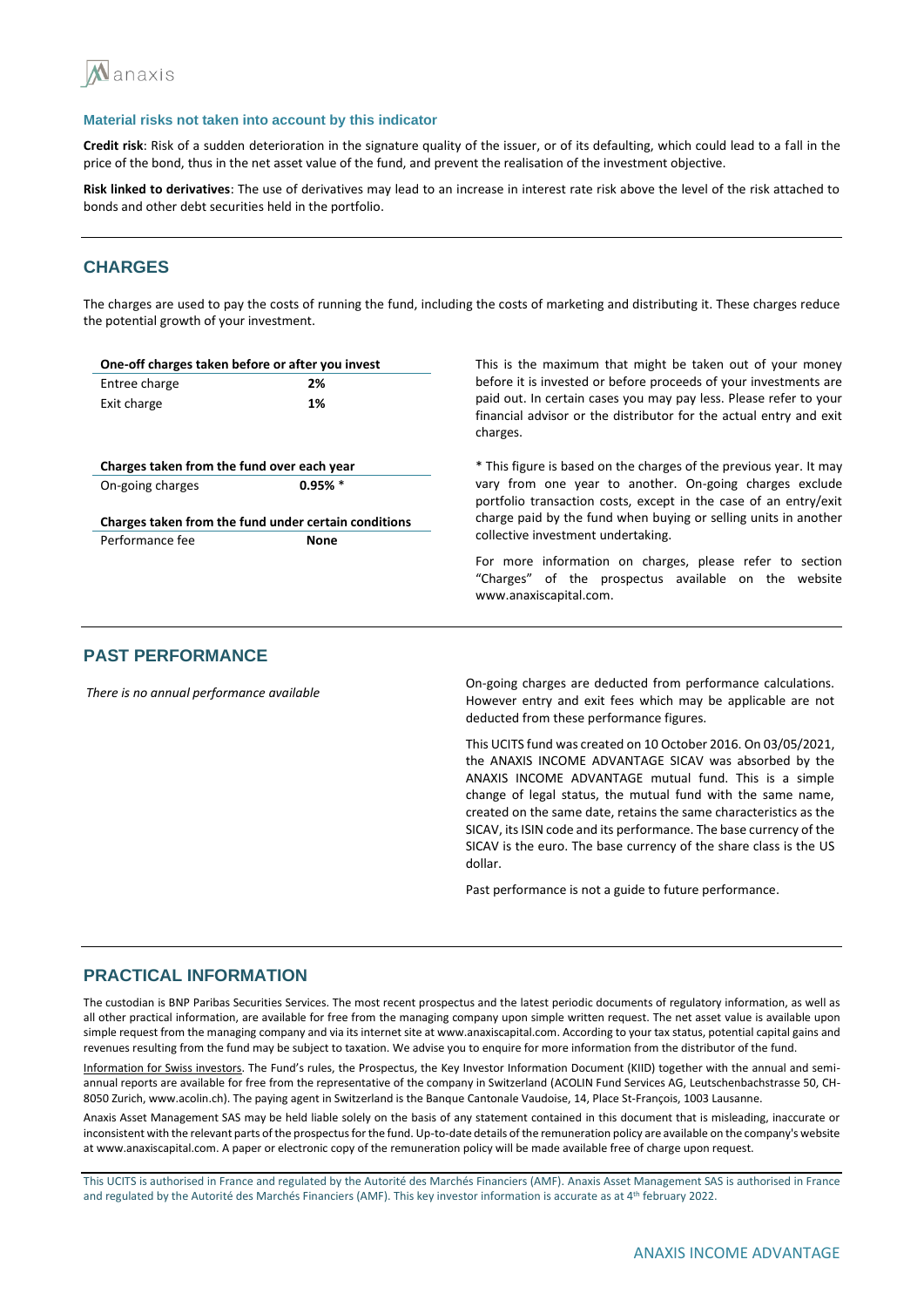

# ANAXIS INCOME ADVANTAGE

## Class K1 – ISIN FR0013196235 ANAXIS ASSET MANAGEMENT

## **OBJECTIVES AND INVESTMENT POLICY**

**Objective**. To outperform 3-year-maturity swiss government bonds by 4% after fees. The benchmark is the performance, upon the current year (*t*), of the Swiss federal government bond with the closest maturity to 31st December of *t+2*.

**Strategy**. The UCITS is managed in an active and discretionary manner. The investment strategy is based first and foremost on an extensive fundamental analysis of private-sector bonds and on the construction of an allocation diversified from a geo-graphical and sectorial point of view.

In addition, a policy of exclusion aims to exclude sectors considered to have a negative impact on the environment. This includes activities related to fossil fuels, nuclear power, polluting products, armaments, tobacco and GMOs.

The allocation of the portfolio may evolve according market conditions and economic and financial perspectives: rate levels, credit risk premium, probability of default, cash flows, central banks policies, economic circumstances, commodity prices, political events, etc.

The investment strategy does not favour any particular geographic area and may freely invest in developed markets (European Economic Area, Switzerland, North America, Japan, Singapore, Australia, and New-Zealand). Investments in emerging markets and other markets is limited to 49%.

Management favours private corporate bonds. The share of high yield, speculative grade corporate bonds may reach 100% of net assets.

Nonetheless, all or part of the portfolio may be invested in investment grade corporate debt or in government bonds. The allocation will depend on the team's assessment of the relative attractiveness of the credit categories.

The share of unrated corporate debt is 35% at most. The share of high yield sovereign debt is 20% at most.

The analysis and selection of debt instruments is made independently from rating agencies.

The fund may trade futures and forwards in order to achieve currency hedging or modulate the portfolio's bond sensitivity in a range from 0 to 7. After hedging, residual currency exposure is 5% at most.

The fund may invest up to 20% of its assets in convertible bonds. The fund may invest up to 10% of its assets in other UCITS with a money market or bond strategy.

**Subscriptions and redemptions**. The net asset value is daily. Subscription and redemption orders are received and centralised at the latest by 12am (Paris time) at BNP Paribas Securities Services and executed on the basis of net asset value on the following day, consequently at an unknown price.

**Distribution policy**. Accumulation.

**Recommended horizon**. The recommended investment horizon is 3 years. However this is not a dated fund managed with reference to a fixed maturity.

## **RISK AND REWARD PROFILE**

| Lower risk |                                |   |   |                                 | <b>Higher risk</b> |  |
|------------|--------------------------------|---|---|---------------------------------|--------------------|--|
|            | <b>Typically lower rewards</b> |   |   | <b>Typically higher rewards</b> |                    |  |
|            | 2                              | 3 | 5 | 6                               |                    |  |

This intermediate risk level may be explained by investments in private debt, particularly in speculative grade corporate bonds, and by the fund's exposure to changes in interest rates.

The risk indicator was calculated incorporating simulated historical data and may not be a reliable indication of the future risk profile of the fund.

The risk category shown is not guaranteed and may change over time. The lowest category does not mean risk free.